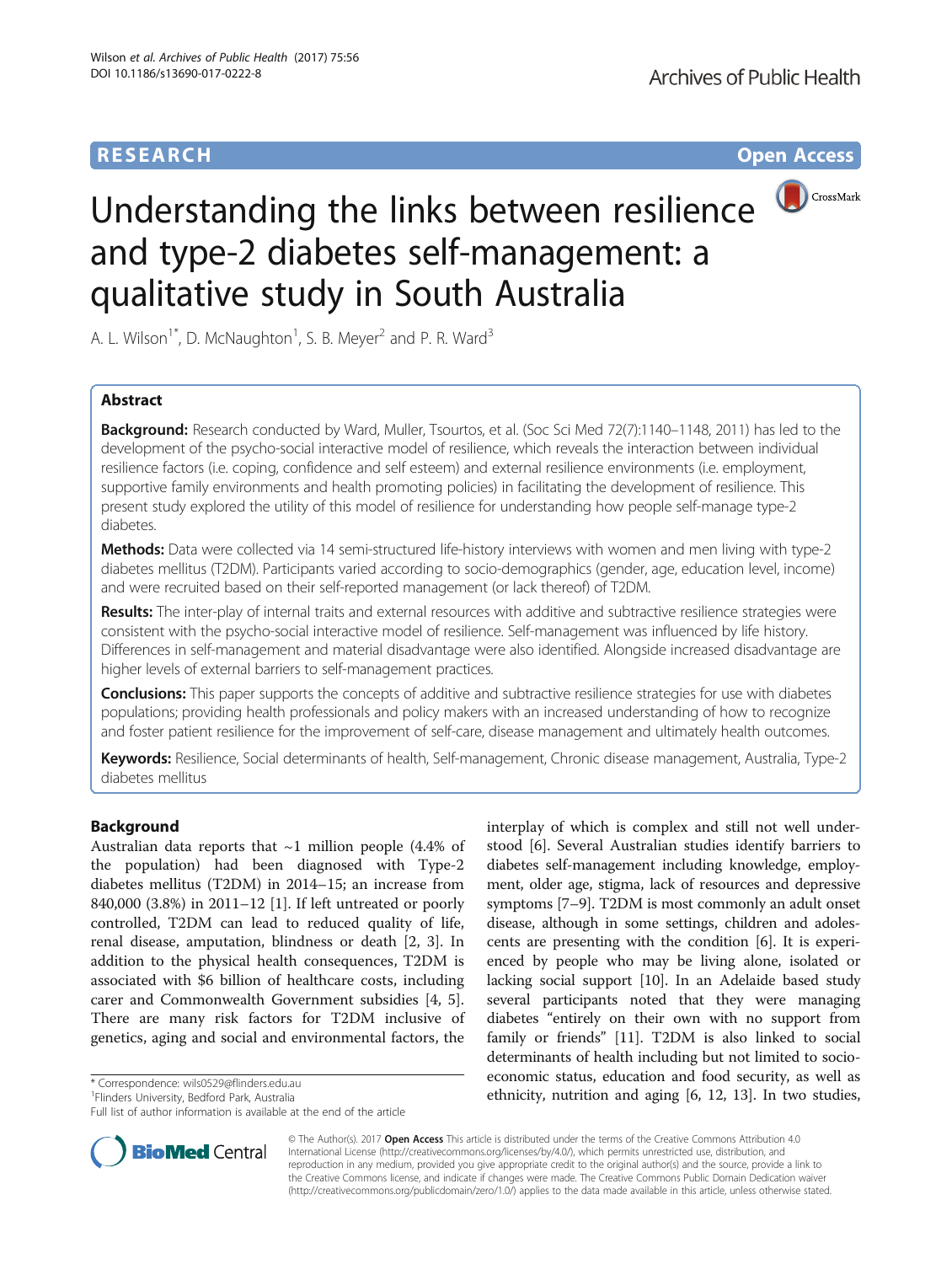individuals with low incomes were found to be less likely to state that difficulties self-managing their diabetes were due to personal choices, and more likely to reflect extrinsic factors such as lack of accessibility to health services and affordability of healthy food [\[14, 15](#page-11-0)].

T2DM is primarily treated through medication and self-management via modification to diet, increased physical activity, or in some cases weight loss [\[16](#page-11-0)]. Selfmanagement is defined as "an active, responsible process of care, in which the patient works to maintain his or her health in close collaboration with the health care personnel" [\[17](#page-11-0)]. In relation to T2DM, self-management is also used to describe how patients manage their condition in the form of exercise, diet and blood-glucose monitoring [[18\]](#page-11-0). However, the self-management regime can be challenging for patients to undertake and practitioners to foster given that it requires significant shifts in day to day lives [[11\]](#page-11-0). The shame and expectation of weight discrimination or reprimand can also result in patients evading health care or treatment [\[19](#page-11-0), [20](#page-11-0)]. Within Australia, the potential role of obesity in some cases of T2DM is frequently referred to as an 'epidemic', that is bought on by an unhealthy lifestyle, which can further increase the stigma associated with T2DM [\[6](#page-11-0)]. For some, this results in individuals choosing to keep their condition a secret from their employers and colleagues for fear of being judged, dismissed or denied justified promotions; resulting in anxiety, omitting bloodglucose monitoring, delaying medications and avoiding medical appointments and social activities [[21](#page-11-0)]. Several studies have suggested that stigmatizing particular conditions and practices can result in depression, which is in turn, strongly associated with reduced or poor self-management of T2DM [\[22](#page-11-0)–[24](#page-11-0)].

Quantitative evidence suggests that resilience programs can have a positive influence on diabetes self-management [[25](#page-11-0)–[28\]](#page-11-0). A recent resilience-based diabetes selfmanagement education program was shown to improve both psychological and physiological health in African-American adults with T2DM [\[23](#page-11-0)]. There is also substantial evidence for both self-management [[13](#page-11-0), [14](#page-11-0), [29](#page-11-0)–[31](#page-12-0)] and resilience [\[32](#page-12-0)–[34](#page-12-0)] between socio-economic status (SES) groups, suggesting that socio-economic disadvantage can have a significant influence on self-management practices and resilience. Currently there are only two studies in Australia that have looked at resilience in individuals living with T2DM. Given the identified link between resilience and the self-management of T2DM, there are calls for greater research to understand how resilience is developed and sustained over a lifetime and specifically, how this manifests in T2DM management. Despite the existence of models of resilience, there is a lack of research focused on understanding and explaining the potential links between individual resilience factors, self-

management practices and the external environments that support them, and in particular, with individuals diagnosed and living with T2DM [\[26](#page-11-0), [35](#page-12-0)]. The present study therefore tests the utility of the existing psycho-social interactive model of resilience developed by Ward, Muller, Tsourtos, Hersh, Lawn, Winefield and Coveney [[36](#page-12-0)] in understanding and explaining the self-management of T2DM. The conceptual model of resilience takes into account the internal attributes and external resources that influence resilience, the relationships between these factors and how they are developed (built or eroded) over the life course [\[36](#page-12-0)]. It also recognises the notion of biographical disruption and reinvention, in which a major life event and therefore causes a shift in identity. Self-management strategies were chosen as a focus for the paper as they can have a significant influence on health outcomes and are often malleable within the participant's life [\[37, 38](#page-12-0)].

Qualitative research is a well-established platform for exploring and developing greater understanding of the underlying reasons, perceptions, meanings and motivations behind what people say and do [\[33, 39](#page-12-0), [40](#page-12-0)]. Herein we analyze interview data from 14 individuals to explore the usefulness of Ward et als. Model of resilience for understanding how people self-manage diabetes, and provide insight into how resilience is developed throughout the life course to perhaps permit the development of resilience-development programs. The resilience strategies described by Ward, Muller, Tsourtos, et al. were classified as either additive, where individuals actively took on new activities or outlooks, or subtractive where they gave up something or removed themselves from situations or relationships [[36\]](#page-12-0). Herein we used data documenting the life history of participants to identify and examine additive and subtractive resilience strategies used by participants in the self-management of type-2 diabetes, and how this may have influenced self-management practices. Additionally, we explore how resilience differs between those from high and low socio-economic groups. By investigating said relationships, this study will lead to an improved understanding of how to recognize and increase patient resilience in order to improve self-management and ultimately health outcomes. This paper concludes by discussing the utility of the resilience model with diabetes groups, suggesting areas which require further investigation and proposing potential changes to the framework.

## Conceptual framework

The concept of resilience has been identified as a key enabling factor required to improve health, whereby increasing community and individual resilience acts as a buffer against various forms of adversity [\[41\]](#page-12-0). Deveson describes resilience as "the ability to confront adversity and still find hope and meaning in life" differentiating it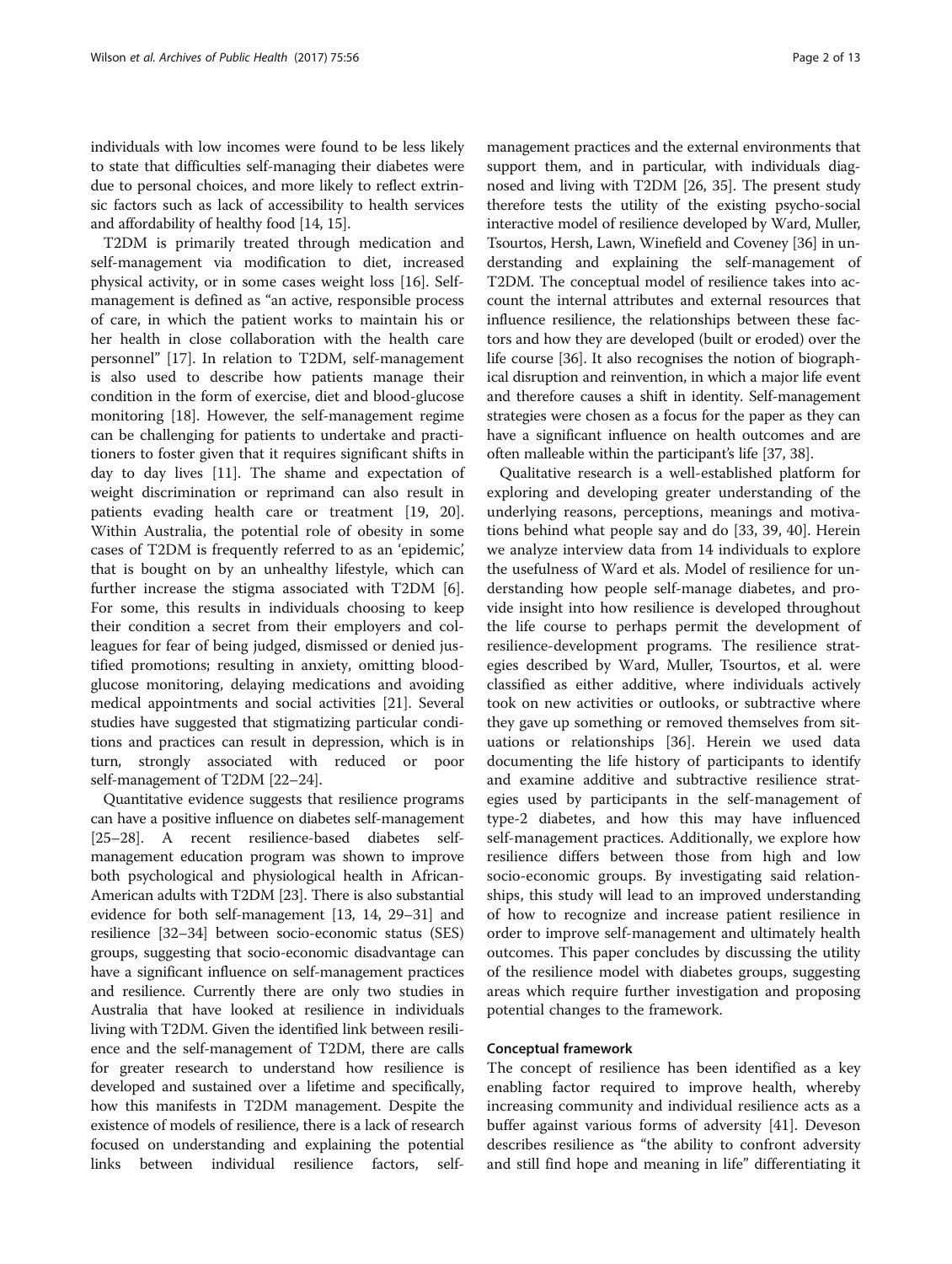from other concepts such as coping or resistance [\[42](#page-12-0)]. According to Rutter, resilience is an active process whereby individuals are "successfully able to manipulate their environments to insulate them from the negative consequences of adverse events" [[43\]](#page-12-0). Furthermore, resilience often results from the "exposure to adverse situations and risk" as opposed to the avoidance of risk [[44\]](#page-12-0). As such, life history is thought to have an effect on resilience as it influences the development of skills and strategies that are drawn upon during times of adversity [[44\]](#page-12-0). In addition, studies have shown that once individuals from vulnerable groups develop resilience, they are more likely to actively participate in health promoting activities [\[44](#page-12-0)].

The psycho-social interactive model of resilience developed by Ward, Muller, Tsourtos, et al. [[36\]](#page-12-0) shown in Fig. 1, is based on sociological research such as that by Bartley, Schoon, Mitchell, et al. [[45\]](#page-12-0) which identifies resilience as a set of conditions that allow individual adaptation to different forms of adversity at different points in the life-course, rather than property of the individual or something that is developed as a stable, personal characteristic. It also encompasses concepts from psychological resilience, which focuses on individual traits which make individuals more resilient, such as positive behavioral adjustment and the demonstration of behavioral competence [[44](#page-12-0)].

When using the psycho-social interactive model of resilience to explore smoking, Tsourtos, Ward, Lawn, Winefield, Hersh and Coveney found that participants tended to "lack some of the internal and external resilience factors that the non-smokers reported" [[46](#page-12-0)]. Further to this, Lawn, Hersh, Ward, Tsourtos, Muller, Winefield and Coveney [[47](#page-12-0)] and Ward, Muller, Tsourtos, et al. [\[36](#page-12-0)] suggest that their results may be transferable to the general population and other at risk groups. Notably, Ward, Muller, Tsourtos, et al. [[36](#page-12-0)] identified the role of 'additive' and 'subtractive' resilience strategies: the former included adopting new activities, roles or practices or a new positive outlook on life. For T2DM this would include exercise, changes in diets, taking part in community groups, diabetes education and peer support. Additive resilience strategies involve an interweaving of internal traits and external resources, with one "feeding off the other" [[36](#page-12-0)]. Subtractive resilience strategies on the other hand, include moving away from those activities or practices regarded as reinforcing problematic or maladaptive behaviors. When applied to T2DM, these might include ceasing relationships with family, health staff and friends as well as poor dietary control, irregular monitoring, weight control, lack of regular exercise. The researchers also note that additive and subtractive strategies are often intertwined, as taking on one activity often means leaving behind another [\[36\]](#page-12-0).

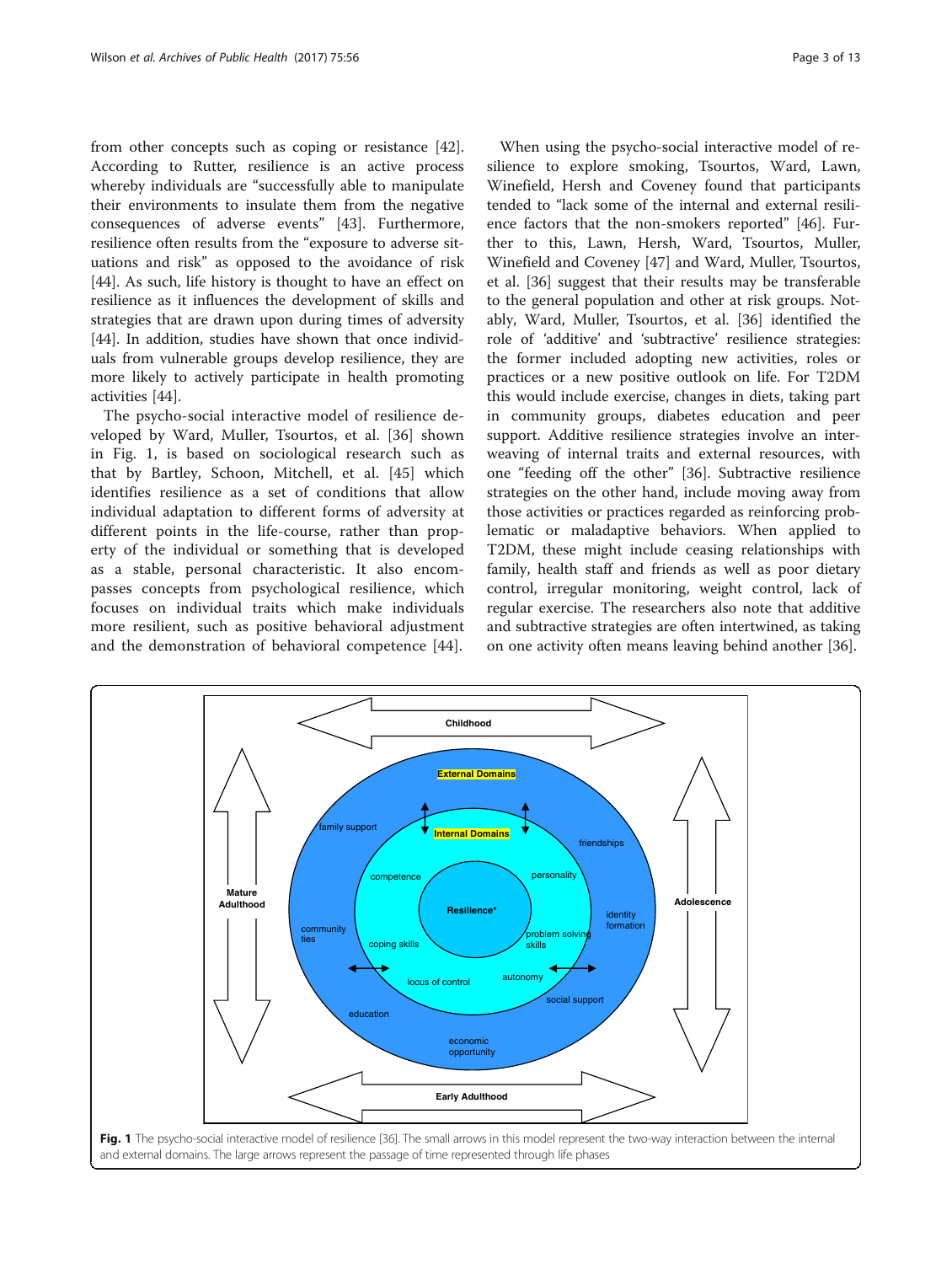The notions of biographical disruption and reinvention were also explored in this study [[36\]](#page-12-0). The diagnosis of T2DM is regarded as a major life event and therefore causes a shift in identity where by individuals are now 'suffering from' or 'living with' diabetes, where they were once considered free from diabetes or 'healthy' [[36, 48](#page-12-0)]. This causes a 'disruption' and often-subsequent 'reinvention' where participants take up additive and subtractive resilience strategies to better manage their changing lives. This concept, its effects on self-management practices and differences in resilience between individuals will be discussed later in the paper. Finally, contemporary research on resilience focuses on an assets rather than deficits model, including factors leading to wellbeing and happiness [[49](#page-12-0), [50](#page-12-0)]. This approach attempts to understand the underlying social and psychological processes and practices, by which, resilience and ultimately improved self-management and well-being may be achieved.

## Methods

The present study involved 14 semi-structured lifehistory interviews with women and men living with T2DM. Qualitative research is a well-established methodological approach that is useful for understanding the experiences of individuals and how they bring meaning to situations, in this case, how they self-manage their diabetes [[33, 39, 40](#page-12-0)]. The psycho-social model of resilience regards resilience as a trait that can be built up or diminished over time. As such, it was important to look at resilience within each participant's life histories.

The sampling strategy was purposive and was developed to include individuals living with T2DM with varied abilities of self-management, as self-described. This sampling strategy allowed us to identify differences in self-management that may relate the individual resilience developed over the life-course (e.g. are those who identify as being able to manage more resilient?). Participants had varied socio-demographic characteristics including age, sex, highest education obtained, postcode and income to allow for stratification. Participants were recruited through two strategies; the first involved a mail out of 200 information packages to patients from a general practice in Adelaide. The second involved placing a flyer in Flinders In Touch, an electronic newsletter that is distributed to Flinders University Employees that ran for 6 weeks.

The interviews were conducted in 2013 and were structured based on Ward's theoretical framework of resilience [[36](#page-12-0), [47\]](#page-12-0). The interviews were divided into life stages of early childhood, teenage years, early adulthood and mature adulthood. These life stages were seen to be distinct periods of biographical change where factors which inhibit, facilitate or diminish resilience could be identified, examined and understood [\[36\]](#page-12-0). Interviews were conducted face-to-face, by a single researcher (Sanderman) over a period of 6 months and took place in either the participants' home or Flinders University. Questions focused on the participant's life, relationships, self-management, goals, eating habits and key points in their lives such as developing independence and their diagnosis. Open-ended interviews allowed respondents to take the discussion in new directions, suggesting new meanings and reasons [\[18\]](#page-11-0). The oral-history format allowed for explorations and discussions of relevant experiences and perceptions of life history, biography and diabetes self-management [[51](#page-12-0)]. It also allowed the participants to reflect on their past experiences throughout their lives, in order to allow them and the interviewer to interpret the factors influencing their motivations, behaviors and ultimately how self-management practices can be improved [\[52\]](#page-12-0). An excerpt of the interview questions is shown below:

Phase 1: Childhood (under 12 years). Starting Question: Remembering your childhood:

a) Can you tell me a bit about what it was like growing up when you were a young child?

Probing Questions:

- How would you describe your childhood?
- Did you feel safe as a young child?
- Did you have a lot of people around you as you were growing up?

Diabetes related questions:

- As a child, what was a typical family meal?
- As a child, did people you live with have diabetes or any other chronic conditions that needed to be managed by adjusting lifestyle?
- What did you think about how they took care of themselves?

Interviews continued until data saturation was reached, and no new themes were occurring. Data saturation was reached after completing the fourteenth interview.

A thematic analysis of the data was undertaken, as it allowed the researchers to pin point, record and explore patterns within the data which was then used to describe the relationship between resilience and self-management [[36](#page-12-0), [51\]](#page-12-0). This approach increases the trustworthiness of the data as it moves beyond organizing and describing data to allow for an interpretation, providing a flexible and practical research tool to produce a comprehensive, detailed and complex account of data [\[53, 54\]](#page-12-0). A deductive approach was taken in the analysis in order to test the utility of the framework with diabetes populations [[53](#page-12-0)].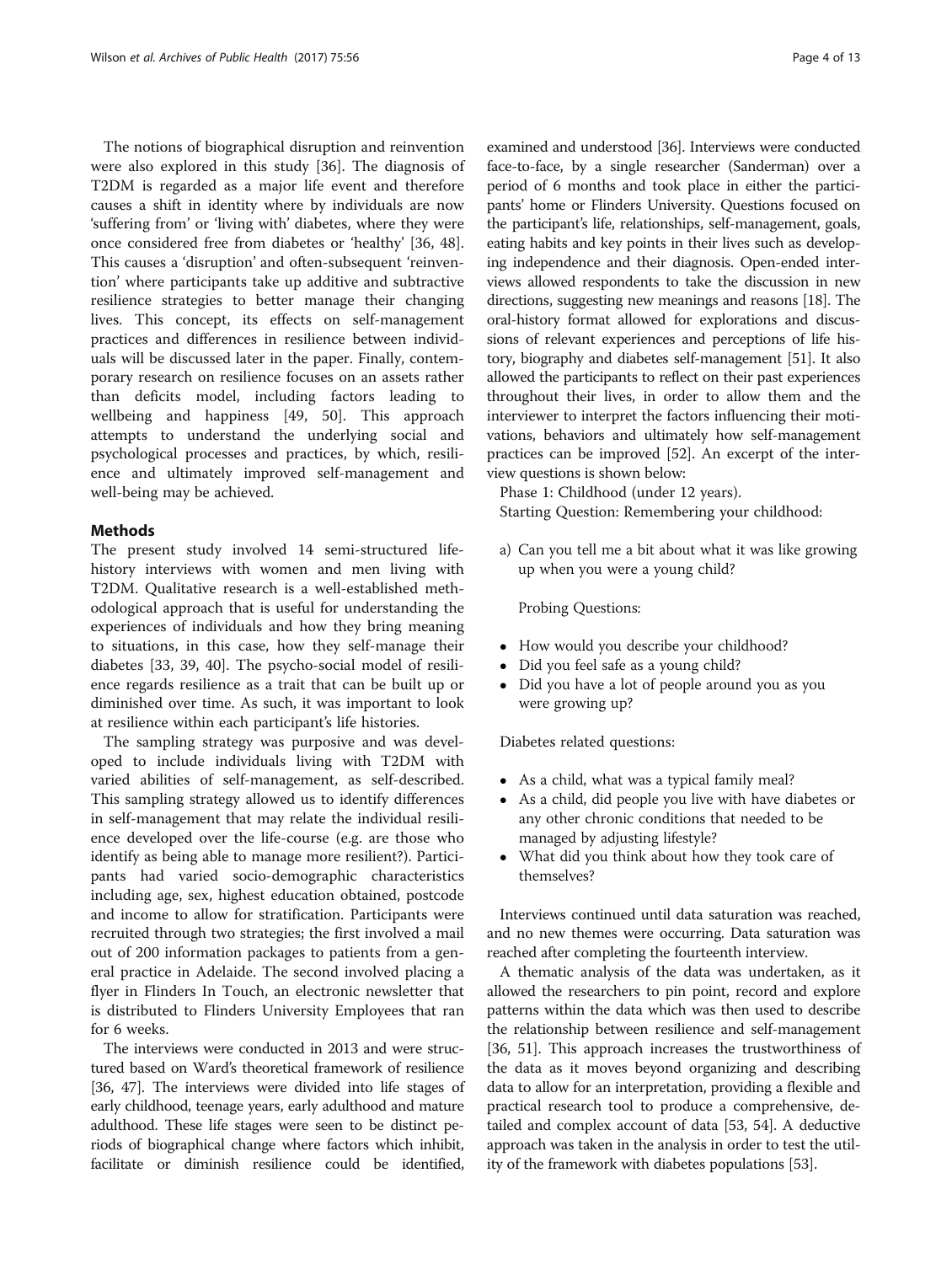The analysis was conducted lead by a single researcher (Wilson) using Nvivo 10 software and comprised three stages of coding; open, axial and selective coding. Open coding, in which themes (nodes) are established from the verbatim transcripts allowed the researchers to create a basic framework on which to base the analysis and address the aims of the study [[54](#page-12-0)]. An example of open coding is provided in Table 1 below. This stage also involved reading over the verbatim interview transcripts and listening to the audio to become familiar with the data and potential themes. The established framework was then combined with a second framework, which was constructed using existing knowledge around self-management, resilience and the psycho-social interactive model of resilience.

The next stage, axial coding consisted of establishing relationships between categories and their relative subcategories using existing literature and the psycho-social interactive model of resilience, to further determine relationships in the data [\[53](#page-12-0)]. An example of axial coding is provided in Fig. [2](#page-5-0) below. In this phase of coding, the researcher linked the categories established in the open coding phase (internal/external factors, additive/subtractive strategies) to the sub-categories that contribute to it (education, community ties, social support, coping skills, locus of control autonomy etc.) [[55](#page-12-0)]. This helped to establish a relationship between the variables and show how resilience and self-management are interrelated. A constant comparative method was used, in which the data collected was compared to previous knowledge around resilience, T2DM and selfmanagement with codes added to the framework where necessary and as new themes emerged.

The final stage, selective coding, unified all existing categories around the 'core' category of resilience and self management, which represents the central phenomenon of the study [[56\]](#page-12-0). Table [2](#page-5-0) shows how the category 'locus of control' relates to resilience through both additive and subtractive, and internal and external concepts. In this phase, the researcher coded for resilience and self-management in the data. This is where the relationship between resilience and self-management of

Table 1 Examples of conceptual categories from open coding

| Example of unit meaning                                                                                                                          | Conceptual theme | #   |  |  |
|--------------------------------------------------------------------------------------------------------------------------------------------------|------------------|-----|--|--|
| "It's easy to change your habits if<br>you want to."                                                                                             | Control          | 139 |  |  |
| "I didn't understand a lot about<br>type II diabetes, I figured that was<br>just one of those things that<br>happened."                          | Responsibility   | 94  |  |  |
| "When I split with my ex I said<br>thank you for the diabetes, I thanked<br>her for it. Because I know stress<br>has a hell a lot to do with it" | Ownership        | 52  |  |  |
|                                                                                                                                                  |                  |     |  |  |

T2DM was developed. All authors took part in ongoing discussions around coding and emerging themes to reduce any possible bias within the analysis.

Participants are identified in the results using several socio-demographic factors including age, sex, SEIFA (Socio-economic Index for Areas) decile, self-diagnosed current self-management status (optimal or suboptimal) and life stage. Where information was missing for the participant, the field was left blank or replaced with n.d. (no data). The SEIFA index of advantage/disadvantage is constructed using a number of different variables that indicate advantage (high income, degree qualification) and disadvantage (unemployment status, low income) [[57\]](#page-12-0). The appropriate SEIFA decile was determined using the participant's residential postcode provided at the time of interview, with the 2011 SEIFA. The decile index was used as it clearly depicts areas of disadvantage, with a lower score indicating that an area is relatively disadvantaged compared to an area with a higher score [[58](#page-12-0)]. Individuals with lower a SEIFA decile were considered to be 'less disadvantaged' than those with a higher SEIFA decile.

# Results and discussion

Several key themes were established from the analysis including; self-management strategies; resilience in the life-history of participants and its influence on selfmanagement practices and; how resilience and selfmanagement differ between those from high and low socioeconomic status (SES) groups based on their SEIFA decile. These are reviewed throughout the discussion in relation to Ward's framework in the form of: additive and subtractive resilience strategies; biographical disruption and reinvention and material disadvantage.

# Additive and subtractive resilience strategies

Overall participants identified more additive resilience factors, actively taking on new activities or practices (e.g. exercising, accessing specialist services, making different often healthier food choices, regularly monitoring blood glucose levels) for managing their diabetes than subtractive factors (e.g. going out to dinner less, buying less sugary food). These strategies involved the inter-weaving of internal traits such as; coping, autonomy and locus of control with external resources such as social support, community ties and education [\[36](#page-12-0)].

For example, after engaging in education sessions, several participants felt they had an increased understanding of the effect T2DM can have if untreated and were more confident in self-management strategies (e.g. eating a diet low in sugar, reading food labels, balancing meal portions, preparing the meal and timing). One participant spoke of the advantages of attending workshops at Diabetes SA (a member based organization that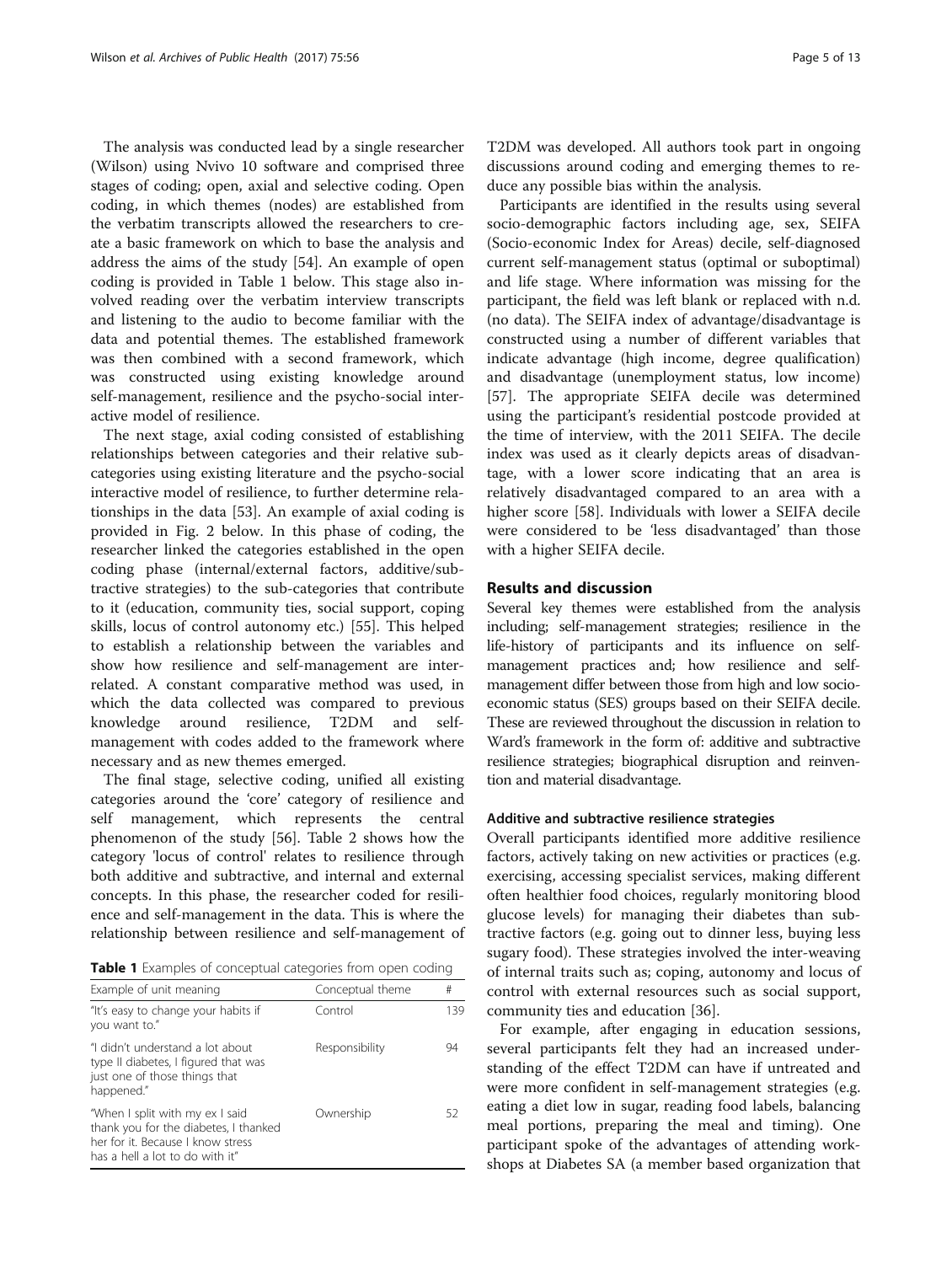<span id="page-5-0"></span>

delivers services to people with Diabetes and their families) and how the support provided helped him to become more confident, to a point where he was able to manage on his own:

Diabetes SA was a great support; they run lots of good information sessions. I joined up there, bought my gear there. Dieticians, that kind of stuff. After a couple of years I figured I was a smart guy and I'd done all the educating I needed. [Male, 56, optimal, SEIFA  $8^{th}$ decile, mature adulthood]

The quote above demonstrates an additive resilience strategy (attending workshops), which positively influenced internal traits such as self-efficacy, ultimately improving self-management behaviors to avoid negative health consequences. Self-efficacy is described as the extent to which the individual believes in their own ability to complete tasks or reach goals [[11](#page-11-0)]. Krichbaum, Aarestad and Buethe believe that self-efficacy is the link between knowing what to do and actually doing it and is influenced by observing others accomplish the task as well as verbal persuasion [[59, 60](#page-12-0)]. Self-efficacy is demonstrated by this participant who discusses how his friend was able to stop taking medication and how he was influenced to do the same:

Table 2 Example of selective coding process

| Category         | Example                          | Concept     | Global theme    |
|------------------|----------------------------------|-------------|-----------------|
| Locus of control | Improve mental<br>health         | Additive    | Resilience      |
|                  | Removing negative<br>friendships | Subtractive |                 |
|                  | Autonomy                         | Internal    |                 |
|                  | Success of peers                 | Fxternal    |                 |
|                  | Increase physical<br>activity    | Additive    | Self-management |
|                  | Eating out less                  | Subtractive |                 |
|                  | Goal setting                     | Internal    |                 |
|                  | Access to gym                    | Fxternal    |                 |

I had another friend, who managed to go off antihypertensives just through exercise. So I thought about that sort of thing, would I potentially be able to go off the tablets. [Male, n.d., optimal, SEIFA  $7<sup>th</sup>$  decile, mature adulthood]

Self-efficacy has also been correlated to locus of control and self-esteem [[59\]](#page-12-0). This concept is important for people with diabetes, as the level of self-management depends largely on the individual's perception of their ability to perform activities with an expected outcome [[61\]](#page-12-0). By seeing their peers have positive results from self-managing their conditions, it is possible for the individual to also undertake similar additive resilience strategies. This finding also supports previous research which demonstrated that Adelaide residents living with diabetes valued group education sessions for the knowledge gained, care and support provided and the social contact [[11\]](#page-11-0).

Internal resilience traits such as setting goals and developing carefully thought out plans are commonly associated with implementing additive resilience strategies, with external resources such as general practitioners (GPs), partners, education sessions, diabetic nurses used to increase motivation and self-determination. In the quote below, one individual describes how using the incentive of an overseas hiking trip (internal traits of goal setting and motivation) paired with support at a local fitness centre (external resource) helped him increase his physical activity levels and cope with mental illness (additive resilience strategy) and in turn improve how he lived with diabetes:

Once I started to get some mobility back and then set myself the goal of going on a hiking trip overseas – and setting those positive goals helped with the depression… I started off with a relatively gentle program, saw a trainer for a few visits, one on one, working on a program for hiking and haven't looked back. [Male, 56, optimal self-management, SEIFA  $8^{th}$ Decile, mature adulthood]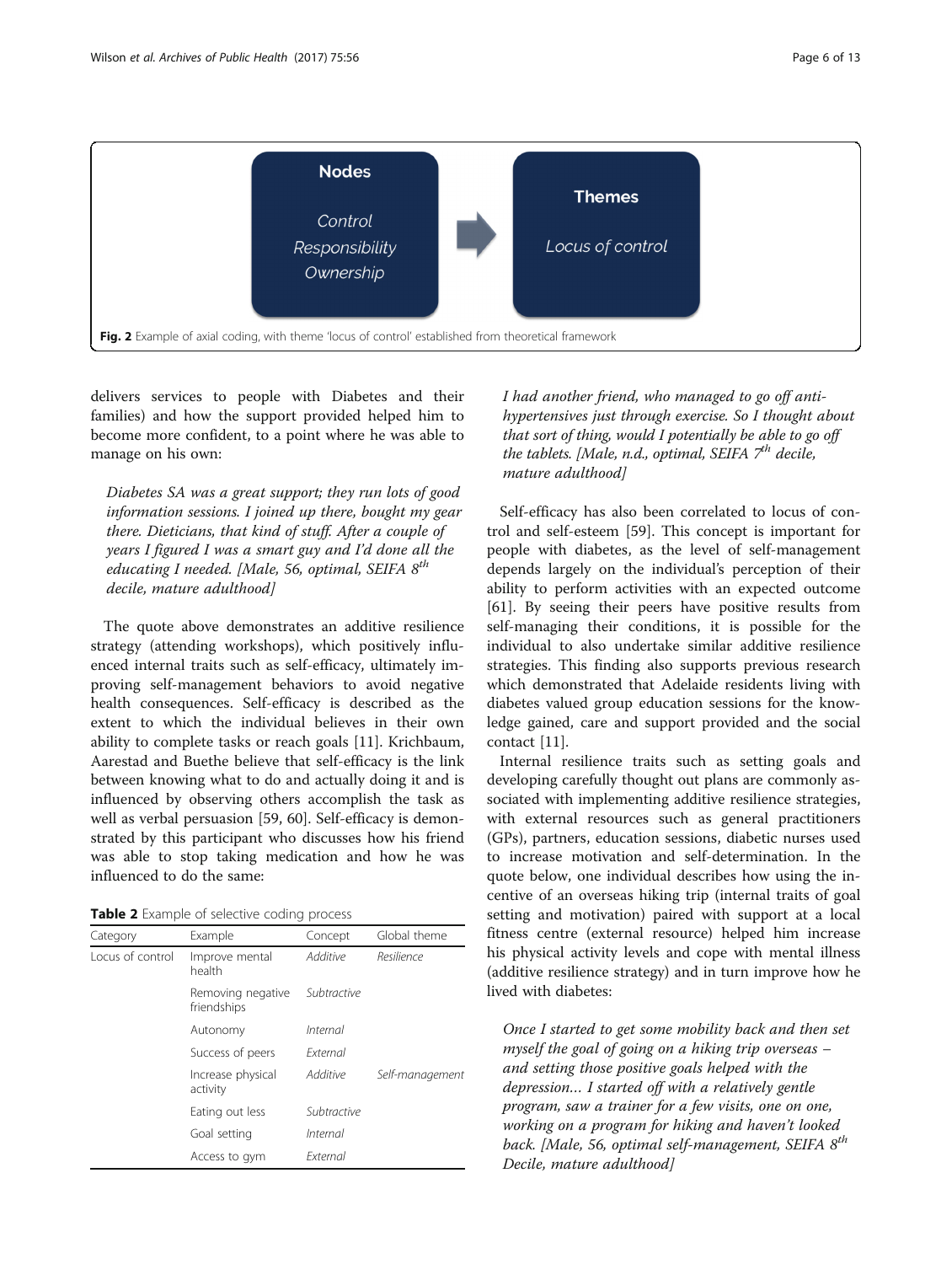Research suggests that when combined with visits to health professionals, internal resilience traits such as planning and goal setting can be strengthened to increase additive and subtractive resilience strategies [[59\]](#page-12-0). Educators can help individuals to set short-term goals as described in the quote above, to help establish a pattern of success with self-management strategies; and improve internal traits such as self-efficacy, confidence, internal locus of control and ultimately resilience [[59, 62](#page-12-0)].

Although the additive resilience factors of planning and goal setting described above were seen as a necessary step to successfully manage T2DM by participants, they were not undertaken by everyone. Several described avoiding their GP or dietitian due to a bad experience or relationship, which often stemmed from differences in self-management techniques. Examples provided by the participants included when the GP wanted a patient to take medication to aid self-management, but the patient wants to use dietary control; the patient wanting to cease a particular medication due to perceived side effects (weight gain, blurry vision, cough) but the GP does not agree; or a dietician advising the patient to consume a diet with fewer kilojoules than the patient believes they need. As the quote below demonstrates, other barriers to visiting health professionals included shame and fear of being placed on insulin, which is often linked to weight gain [\[6\]](#page-11-0).

I'm supposed to go, I'm due for my 3-month test now, but I'm too scared to go. I've got to go… I don't want my doctor to say, 'oh, I think we might have to think about insulin'. I don't want insulin and I know the only way to stop that is to exercise and you know…so I've got to go and have my blood test done. [Female, n.d., sub-optimal, SEIFA  $9<sup>th</sup>$  decile, mature adulthood]

When discussing exercise with her husband, the participant also spoke of not wanting to go as she feels she is holding him back:

And I feel that he's been doing it for so long now and he walks fast. And I feel like I'm bringing him back. But he says, Tll walk with you and then keep going and doing my bit'. But that doesn't work for me. [Female, n.d., sub-optimal, SEIFA  $9^{th}$  decile, mature adulthood]

The above quotes on avoidance of health care professionals and exercise speak to a fear of insulin and avoidance of or delay in going to doctor for tests, which may be due to a sense of failure to manage and control diabetes and thus potentially shame. These concerns have been shown to be a common feature in delaying or avoiding medical visits and testing in a number of studies, which stated that shame and feelings of failure are significant barriers to self-management including studies in the local area [[11,](#page-11-0) [61](#page-12-0), [63](#page-12-0)]. These quotes also depict the relationship between internal traits and external resources, as one is influenced by the other.

Learning to make new choices (i.e. changes in food and exercise, linking in with health staff and education sessions) and implementing them into everyday life was a significant additive strategy for those managing diabetes effectively. Some were able to make this transition easier than others due in part, to skills learned earlier in life, or in other areas such as work. By working as a pharmacist, one individual felt confident to adjust recipes to make them suitable for a diabetic diet:

The things I learnt in pharmacy set you up for that, because it's all about following recipes, measurement, exactness. So those types of things I sort of learnt in a parallel way. So it wasn't a big transition. [Male, ND, optimal, SEIFA  $9<sup>th</sup>$  decile, early adulthood]

This supports the idea presented by Harvey and Delfabbro, that previous experience is known to have an effect on resilience, as it influences the development of skills and strategies that are drawn upon during times of adversity [[44](#page-12-0)]. Similarly, it has been suggested that resilience can be a 'storehouse' of tools and strategies, built up and used in future situations [\[36\]](#page-12-0). In this instance the changes (often significant in terms of food preferences, tastes and eating habits) were made easier, as this participant had already developed the knowledge, appropriate problem solving skills and self-assurance necessary to make the change. Another participant described his experience of moving out of the family home at a young age and developing his independence in the Navy:

I went into the merchant navy when I was 17 and a half and so from the moment you go in there, you are looking after yourself. [Male, 80, optimal, SEIFA 5<sup>th</sup> decile, teenage years]

This experience helped to foster resilience early in life, as similar to the pharmacist he developed skills (confidence, autonomy, problem solving skills) that could be drawn upon to self-manage his diabetes later in life.

While subtractive resilience strategies were less common, the relationship between external factors and internal traits was identified in several interviews. Once diagnosed with T2DM the following participant stopped purchasing and consuming what he viewed as unhealthy foods, 'cutting back' on behaviors he deemed unhealthy, and improving self-management practices: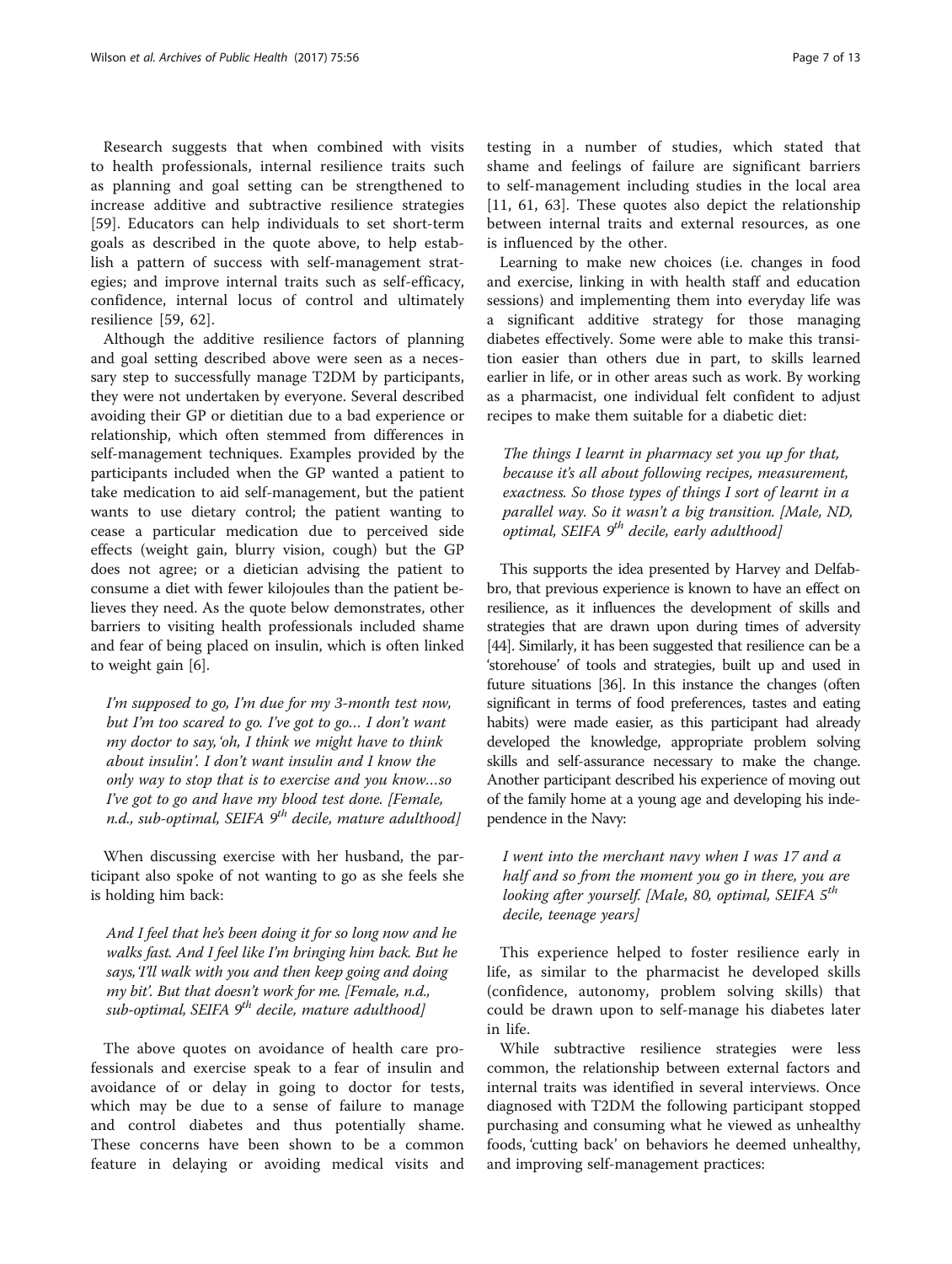I stopped straight away. I cut back on everything, I didn't smoke. I quit smoking close to 30 years ago. So it wasn't an effect of that. But I cut everything back, so I started to go on oats and all that… [Male, 59, optimal, SEIFA  $5<sup>th</sup>$  decile, mature adulthood]

With the support of his local GP this individual was able to access useful resources (information & recipes) that he then applied to his personal life, increasing his coping skills. This quote implies that he already had a high internal locus on control, was aware of the steps he could take to better self-manage T2DM and believed he could influence the negative consequences of the disease. Locus of control refers to the extent to which individuals believe they can control events affecting them and is conceptualized as either internal (the individual believes they can control their life) or external (their decisions and life are controlled by environmental factors which they cannot in-fluence) [\[43](#page-12-0)]. It is an important concept for selfmanagement practices as increasing internal locus of control can improve individual's ability to confront adversity [[61](#page-12-0), [64\]](#page-12-0). The quote from the participant also demonstrates how internal and external factors, additive and subtractive strategies are intertwined and in the case of T2DM can be dependent on each other as removing one often involves taking on another (i.e. cutting back on purchasing unhealthy food (subtractive strategy) involves purchasing healthier food (additive strategy).

Participants identified support from friends, family and social groups as a significant external resource, which positively influenced additive resilience strategies and ultimately internal traits. Friendships at local sporting clubs or having a 'significant other' encouraging them to 'come for a walk' increased physical activity levels for several individuals, which in turn increased self-confidence and optimism. In the quote below, the participant is describing how she tries to stay active, in order to keep up the maintenance of her garden and go on trips with fellow members of a local club:

So yeah, I keep moving…See even my gardening, when I'm out there I'm constantly walking up and down. I'm part of a Pogonia's society and we have excursions once a month looking at people's gardens, travelling somewhere and it's really very interesting [Female, 78, optimal, SEIFA  $3^{rd}$  decile, mature adulthood]

This is supported by findings from earlier research, in which social connectedness has been demonstrated to be an important factor in facilitating better health outcomes in the long-term, and also has positive effects on their motivation to self-manage the disease [\[11](#page-11-0), [65](#page-12-0)].

# Biographical disruption and reinvention

The concept of biographical disruption is significant in this study, as it describes major life changes that occur in response to the onset and management of chronic illness [[36, 48](#page-12-0)]. For most this change was met with anger, sadness, fear or confusion, as shown in the quotes below:

I've got friends who are huge and they don't worry about what they eat and they haven't got [diabetes], you know? And I think why haven't they got it and why have I got it? It's not fair. [Female, n.d., suboptimal, SEIFA  $9<sup>th</sup>$  decile, mature adulthood]

Was I [worried after being first diagnosed?] – Worried perhaps isn't the right word; frustrated would be a better word. [Male, 56, optimal, SEIFA 8<sup>th</sup> decile, mature adulthood]

Others welcomed the diagnosis as a new life challenge that provided an explanation for a series of symptoms they had been experiencing as the following statement suggests:

Yeah, I felt really comfortable about it actually. Because it wasn't like I'd never heard to it before. It wasn't life threatening…But I don't remember feeling upset about it. In fact I felt quite positive about it in one sense. Because I thought well that's a bit of a challenge. [Male, ND, optimal, University, SEIFA 9<sup>th</sup> decile, mature adulthood]

Notably, the 'challenge' of self-managing diabetes was more readily accepted by those with higher levels of education and/or social support.

Ward, Muller, Tsourtos, et als. Study on smoking cessation and resilience demonstrated that those who were physically healthy emerged as "more positive about life and more resilient to stressful life events," in part because physical illness has psychological consequences [[36\]](#page-12-0). This was also reflected by several of the individuals interviewed in this study who self-reported as physically healthy and did not have any life threatening illnesses. These individuals seemed to 'bounce back' from adverse situations better than those who were self-described as unhealthy or suffering from poor health (emphysema, oral health, loss of sensation in feet etc.). Several participants also spoke of how they are in 'the best shape of their lives' since being diagnosed with T2DM. The idea that these individuals are 'healthy' yet have been diagnosed with T2DM may speak to Crawford's ideology of healthism, "the preoccupation with personal health as a primary – often the primary – focus for the definition and achievement of well-being; a goal which is to be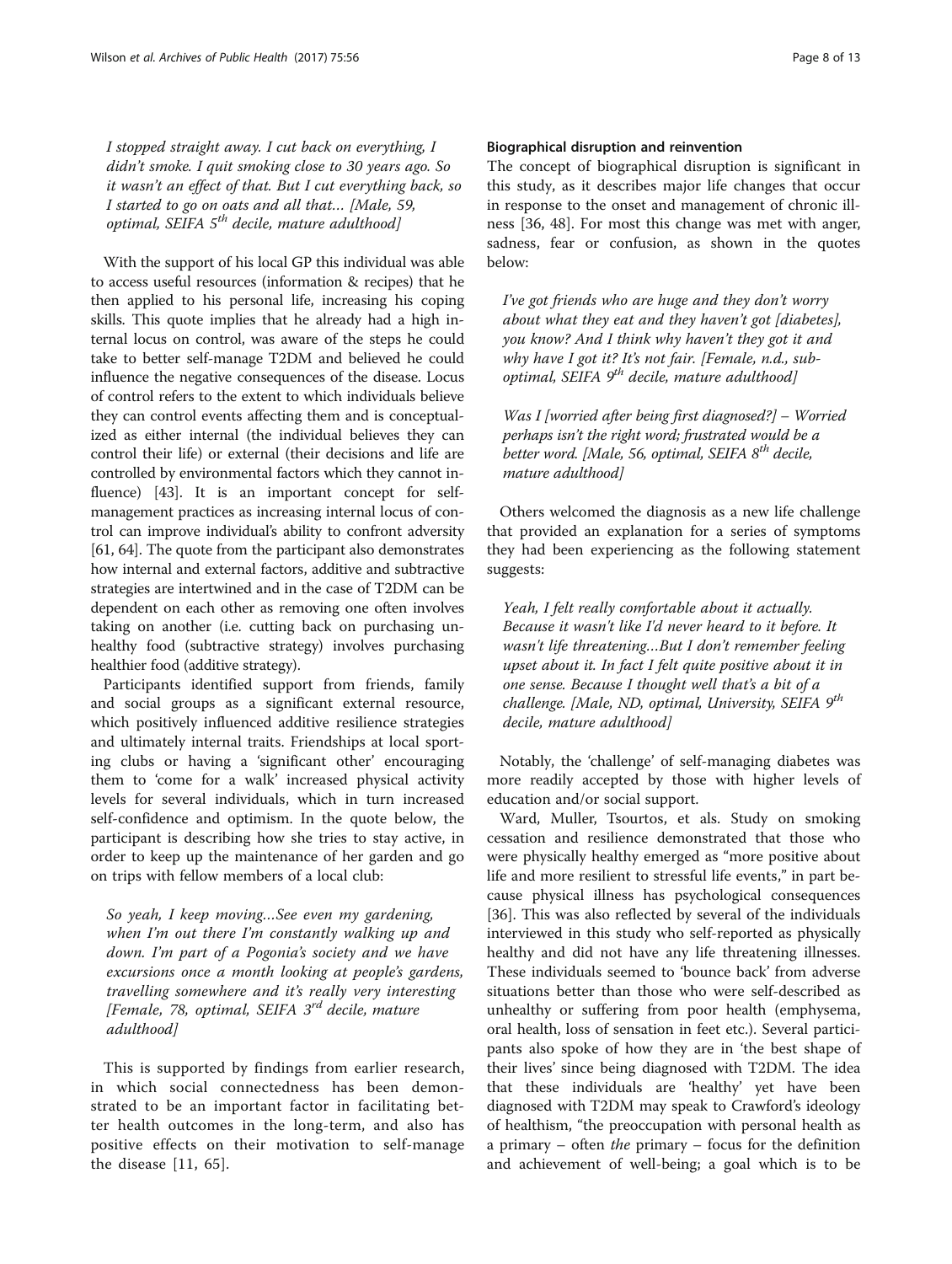attained primarily through the modification of life styles" [[66\]](#page-12-0). It is possible that these individuals have identified themselves as healthy, as they have modified their lifestyles to a point in which they are no longer experiencing physical symptoms for their diabetes and therefore perceived themselves as having achieved some degree of health.

The biographical disruption framework while useful, fails to take in to account the positive sense of wellbeing or positive health outcomes that could be brought about following diagnosis, such as increased physical activity and consuming a more nutritious diet as suggested in the quote above. This insight lends itself to the concept of biographical reinvention, in which the 'disruption' leads to a shift in identity and a 'reinvented self' [\[36](#page-12-0)]. Biographical reinvention was presented through both additive and subtractive resilience factors such as "throwing [themselves] into education programs" [male, 56, optimal, SEIFA 8th decile, mature adulthood], linking into community groups, and cutting out unhealthy foods that no longer fit their new biography. By gaining access to external resources and support networks many individuals were then able to 'reinvent' themselves and better self-manage their diabetes, and to define themselves as healthy and living with diabetes.

Interestingly, participants that had previously overcome major life changes such as quitting smoking earlier in life, appeared to be more equipped to self-manage their diabetes despite having a low income or being generally unwell. Self-management strategies such as; accessing help, adjusting purchasing habits and social ties with likeminded individuals were established, carried over in several cases from previous experience in quitting smoking and applied to the new diabetes lifestyle. This supports the concept of the psycho-social model as well as the ideas of Harvey and Delfabbro which suggest that overcoming adversity earlier in life allowed these individual's to develop the skills they needed to make changes to their lives when faced with a diagnosis of diabetes [[36, 44\]](#page-12-0). It is possible that undergoing biographical reinvention earlier in life (ie. quitting smoking), made it easier to reinvent themselves again.

Negative experiences, such as seeing a parent die from T2DM related illnesses or having friends on dialysis were also motivating factors and featured in discussions describing the kinds of biographical reinvention that had occurred. These experiences also led to biographical reinforcement where in, individuals took action to positively reinforce their new identities to prevent any additional negative health outcomes associated with the disease [\[44](#page-12-0)]. The example below demonstrates how one person became more self-aware, due to having seen her mother lose her leg to diabetes:

Then she had one too many falls and went to hospital and went in a nursing home and then had her leg off. She hasn't been right since….Oh yeah, I made sure I never got like that. I only have to see a sore on me and I'm off down the doctor. [Female, 62, sub-optimal, SEIFA  $7<sup>th</sup>$  decile, early-mature adulthood]

Despite having sup-optimal self-management practices, this participant accesses external resources such as her doctor regularly when she feels unwell and described a positive and supportive relationship with her spouse. This indicated that the she feels she can control some of the negative outcomes of diabetes, such as infections and amputation of limbs by being vigilant and seeking treatment early. The quote also demonstrates selfefficacy and awareness, where the individual is confident to access help when required in order to remain healthy. Resilience for this participant is discussed in more detail later in the paper; whereby a disadvantaged childhood had a significant influence on the development of resilience, which in turn had implications for her selfmanagement practices. Although the participant is not yet optimally managing her diabetes, she is now beginning to develop the skills required to do so and may self-manage better in the future.

## Material disadvantage

Differences in SEIFA, life history and resilience were explored for potential implications on self-management practices. There was a strong external locus of control for those living in areas of higher disadvantage (as determined by the SEIFA decile), where individuals were more likely to encounter external barriers to selfmanagement practices than internal. These external factors were both social and physical in nature, and influenced the individuals' internal psychological traits (such as their perceived ability to control situations) as seen in the quote below:

I'm not going to ride in when it's raining, I'm not going to ride in when it's 45 degrees and in Adelaide it's either raining or it's 45 degrees so that precludes me a lot from that. Next, there's nowhere to store the bike here securely so that's a bit of a worry. I mean I've got a room down the end there which actually is a switch room for all the networks and I could park it in there. Then I've got all this equipment I have to bring, so laptops and all the rest of it, so it's just a heavy weight to do that. [Male, 53, optimal, SEIFA  $3<sup>rd</sup>$  decile, mature adulthood]

The individual describes various reasons (external factors) why he is unable to ride to work, despite living close by and purchasing two bikes in an effort to lose weight.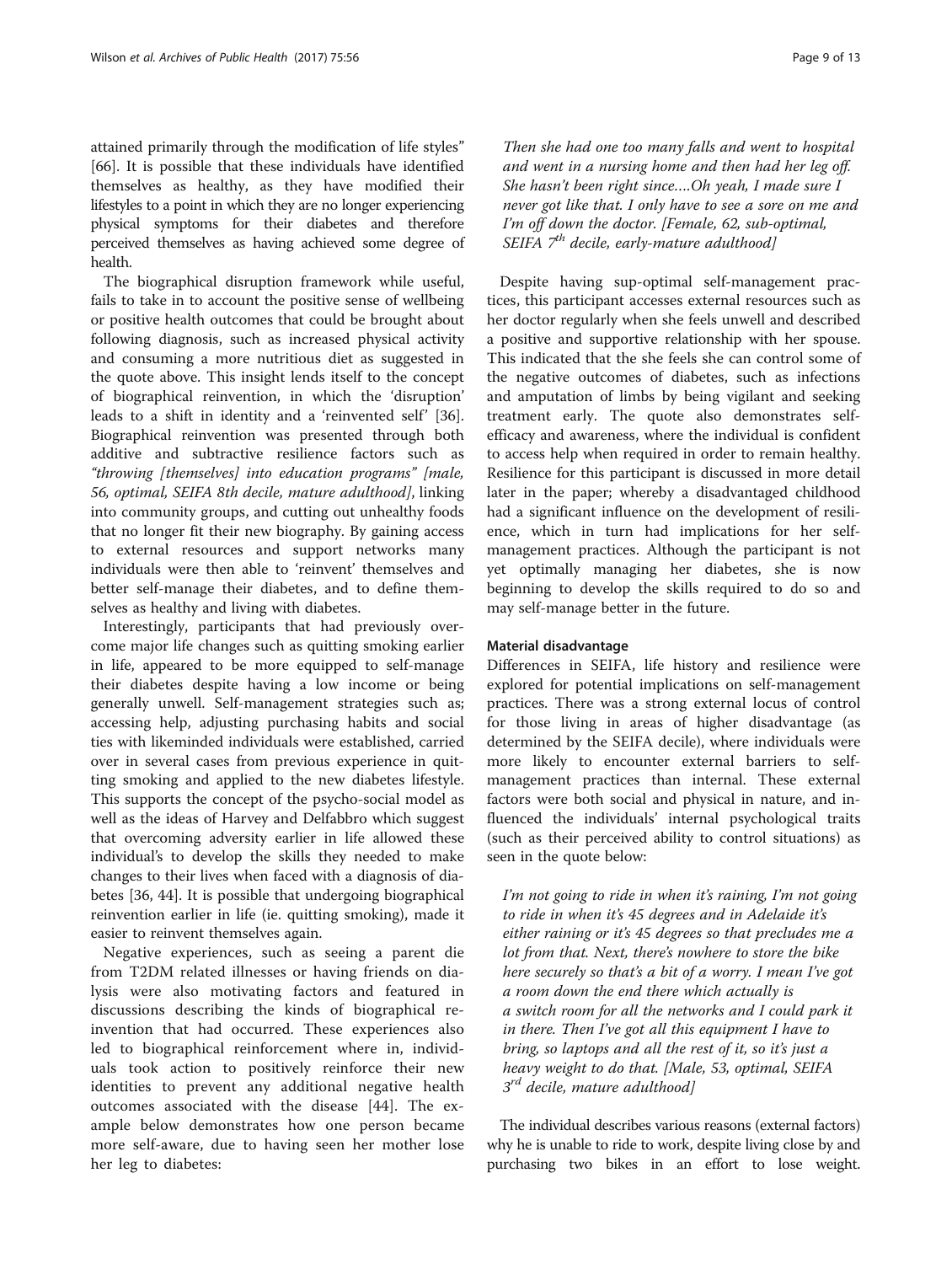Comparably, the female participant below from a less disadvantaged area, describes the interplay of internal barriers (motivation) and lack of external resources (social support) that prevent her from optimally self-managing diabetes:

# It's not the lack of will and wanting to do it, it's the motivation and being on my own I think. [Female, 62, sub-optimal, SEIFA  $\bar{z}^{th}$  decile, mature adulthood]

This is supported by earlier research, where individuals with low incomes were more likely to reflect extrinsic factors when discussing difficulties self-managing their diabetes than internal [\[14](#page-11-0), [15\]](#page-11-0). It is also reinforced by previous findings that individuals are managing their diabetes without support from friends or family, which can lead to difficulties in self-management [[11\]](#page-11-0). This may speak to differences in resilience between the two participants, where by less materially disadvantaged individuals may be more equipped, both physically and mentally, to undertake self-management practices.

As mentioned earlier, studies have shown that once individuals from vulnerable groups develop resilience, they are more likely to actively participate in health promoting activities [[44\]](#page-12-0). One participant spoke of extreme levels of physical and mental illness within her family, beginning with her father when she was a child. Coping with ongoing adverse circumstances appears to have had an effect on her self-management practices and resilience, as despite being constantly busy and helping manage others' conditions she is able to comfortably control her T2DM through exercise, taking part in a social sport team and preparing healthy meals. This demonstrates a strong sense of self-worth and high levels of coping skills. When describing her past experiences with managing her family's health issues, the participant stated "but life was like that, there was always something else [to deal with" [F, 78, optimal, SEIFA 3rd decile, early-mature adulthood]. The participant's attitude towards recurring illnesses suggests that she believes they are out of her control and she is therefore unable to control them, demonstrating a high external locus of control. Instead, she copes and accesses external resources where possible for support, which improves her problem solving skills, competence and it would seem her health.

Although useful, the theory of resilience and health promoting activities by Harvey and Delfabbro does not apply to all vulnerable groups [[44\]](#page-12-0). As Ward, Muller, Tsourtos, et al. noted, "growing up in materially deprived neighborhoods may increase the need for resilience in the face of increased adversity, but the likely assets and capabilities of people in those neighborhoods to develop resilience may be reduced" [[36\]](#page-12-0). This theme was evident in the interviews between a couple that have both been

diagnosed with T2DM but have significantly different self-management practices. Growing up in an unstable, disadvantaged household may have influenced the ability of one partner to self-manage her diabetes. She lacked external supports in childhood and resilience was not fostered, resulting in reduced confidence and autonomy. Agency is now given over to her husband, who optimally manages his diabetes through diet and exercise causing the participant to 'misbehave' when he is not around:

I think it's because I'm so closely watched here, I'm like a kid, you know? And I just feel like, 'oh, blow it, he's not here, If I want to have this, I'm going to have it. Because he watches everything, everything you put in your mouth he says, 'you shouldn't be eating that you shouldn't be eating that'. [Female, ND, sup-optimal, SEIFA  $9<sup>th</sup>$  decile, mature adulthood]

Her husband actively uses support systems including their GP, Diabetes SA and Internet resources to improve his knowledge about T2DM. These additive resilience strategies have increased his self-confidence, internal locus of control and ability to self-manage both himself and his wife:

At one stage we said right, she was taking metformin, a low dose. And I don't know whether it was put to us or we'd done it through reading. We could control it by diet, so then we started reading all the stuff about diet. The glycemic index, I got to know the ins and out of the carbohydrates. Then got certain books that recommended you have this for breakfast. So we tried that, and for a little while she was able to control her diabetes without medication. Then there was a lapse and she was back on medication. [Male, ND, optimal, SEIFA  $9^{th}$  decile, mature adulthood]

It is possible that the female participant has made selfefficacy judgments and decided that she is not capable of managing her T2DM alone. Research suggests that judgments of self-efficacy determine how much effort individuals will expend and how long they will spend persisting in the face of obstacles or adverse experiences [[67\]](#page-12-0). Bandura also notes that "when beset with difficulties people who entertain serious doubts about their capabilities slacken their efforts or give up altogether, whereas those who have a strong sense of efficacy exert greater effort to master the challenges" [\[67](#page-12-0)]. The quotes above suggest that the husband is confident in his abilities to self-manage his T2DM and has a stronger sense of efficacy than his wife.

As both participants have access to the same resources, previous life experiences clearly play a role in the resilience of these individuals and how they are able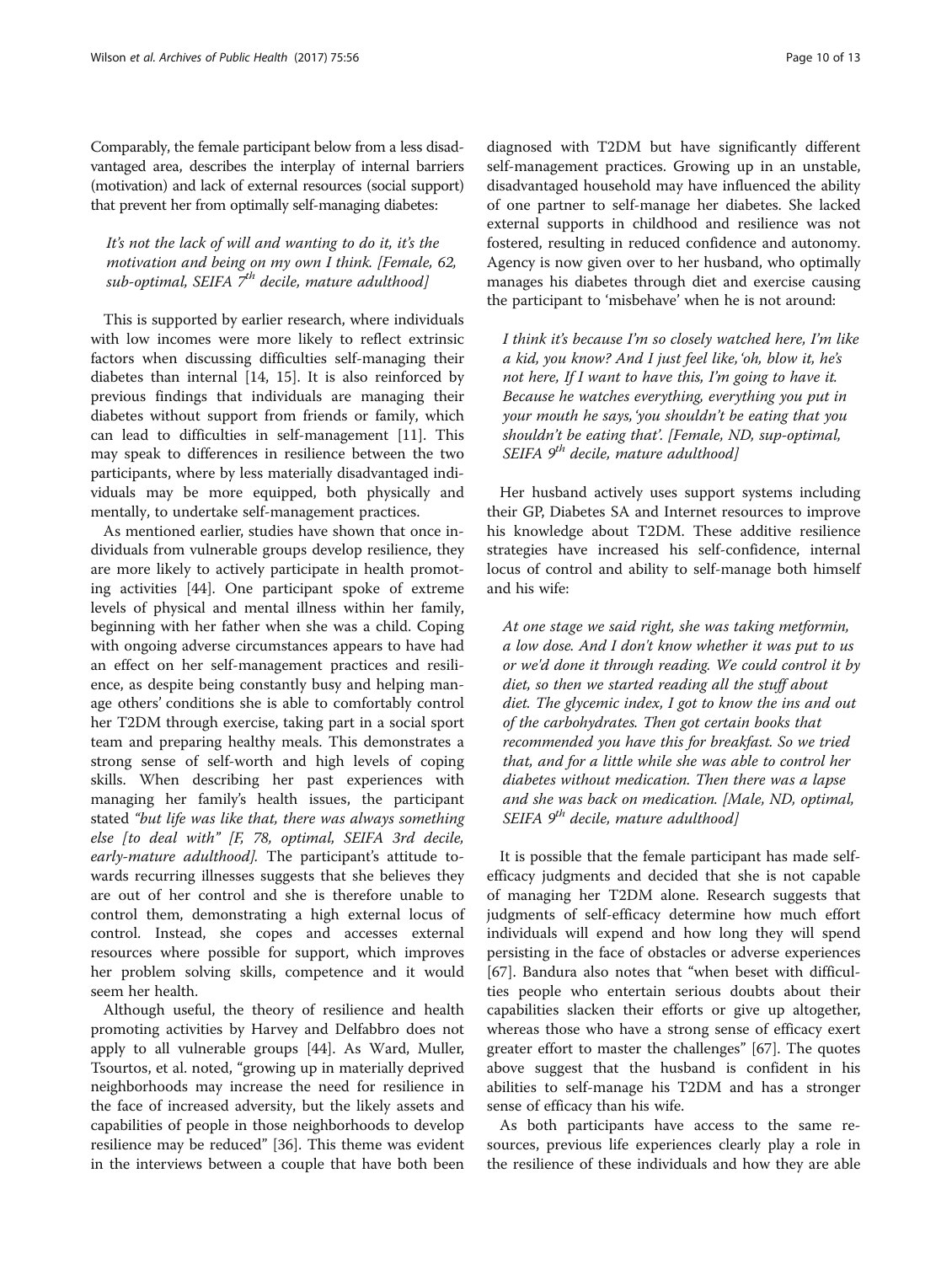to self-manage their diabetes. It is possible that the male participant's supportive family background where health was a priority and he learned to cook from a young age, played a role in developing internal traits and skills. Conversely, the female participant was left to her own devices as a young child and was bereft of the social and familial support that may have influenced her ability to develop the internal traits necessary to cope with the life changes associated with T2DM.

## Key messages

It is important to consider the individuals life history when establishing appropriate care plan. Educators and health care professionals can help individuals to set short-term goals to help establish a pattern of success with self-management strategies; and improve internal traits such as self-efficacy, confidence, internal locus of control and ultimately resilience.

- 1. When combined with visits to health professionals, internal resilience traits such as planning and goal setting can be strengthened to increase additive and subtractive resilience strategies.
- 2. Participants that had previously overcome major life changes earlier in life, appeared to be more equipped to self-manage their diabetes despite having a low income or being generally unwell.
- 3. There was a strong external locus of control for those living in areas of higher disadvantage (as determined by the SEIFA decile), where individuals were more likely to encounter external barriers to self-management practices than internal. These external factors were both social and physical in nature, and influenced the individuals' internal psychological traits (such as their perceived ability to control situations).
- 4. Once individuals from vulnerable groups develop resilience, they are more likely to actively participate in health promoting activities. However, the capabilities of the individual to develop resilience may be reduced.
- 5. When experiencing difficulties people who entertain serious doubts about their capabilities slacken their efforts or give up altogether, whereas those who have a strong sense of efficacy exert greater effort to master the challenges.

Further research is required to develop our model into a more practical tool for use in clinical practice. The current model and method would require the clinician to undertake an oral history and probe the relevant domains of resilience, which is not feasible within the current time constraints of medical practice. Nevertheless, developing a practical tool would help clinicians to identify patients' level of resilience.

## Conclusion

This paper explores the utility of the psycho-social model of resilience developed by Ward, Muller, Tsourtos, et al. for those living with T2DM self-management [\[36\]](#page-12-0). The inter-play of internal traits and external resources with additive and subtractive resilience strategies are presented and found to be similar to those highlighted in a smoking cessation study by Ward, Muller, Tsourtos, et al. and those in the original conceptual framework [[36](#page-12-0)]. Life history, biographical disruption and reinvention were shown to have an influence on resilience as suggested in the framework, and were also seen to influence self-management practices later in life. Differences in self-management and material disadvantage are also described and it is argued that with increased disadvantage there are higher levels of external barriers, compared to internal ones. These factors can significantly influence the self-management practices and can be drawn upon by practitioners when working with individuals.

Economic opportunity was the only component of the psycho-social model of resilience that was unable to be applied, as no participants spoke to these issues. There was little data to suggest the influence of wider community resources on resilience, as most participants did not seek help outside of recommended health providers or close family and friends. However, given the wellestablished ties to social stigma it is not surprising that participants did not engage or seek wider support. In the future, when applying Ward's framework to diabetes, adjustments could be made to include more diabetes specific items such as media as an external environment and internal traits such as perceived risk.

While other studies have investigated barriers and facilitators to self-management, resilience and diabetes, this paper has drawn together each of the components to bring about an improved understanding of how they are interrelated. Due to the qualitative nature of the study, claims cannot be made to the representativeness of the results outside of the study participants. However, this paper supports the concepts of additive and subtractive resilience strategies for use with diabetes populations; which can provide health professionals and policy makers with an increased and more nuanced understanding of how to recognize and foster patient resilience, in order to improve self-management, confidence and ultimately health outcomes. Future research should investigate the use of the psych-social model of resilience with other at-risk groups, to further establish its potential uses. Additionally, quantitative studies may wish to investigate the ability of the model to detect the same concepts of resilience in a questionnaire format. This could allow for practitioners and those supporting individuals with diabetes in their care plans, to ensure treatment is tailored to their abilities and experiences.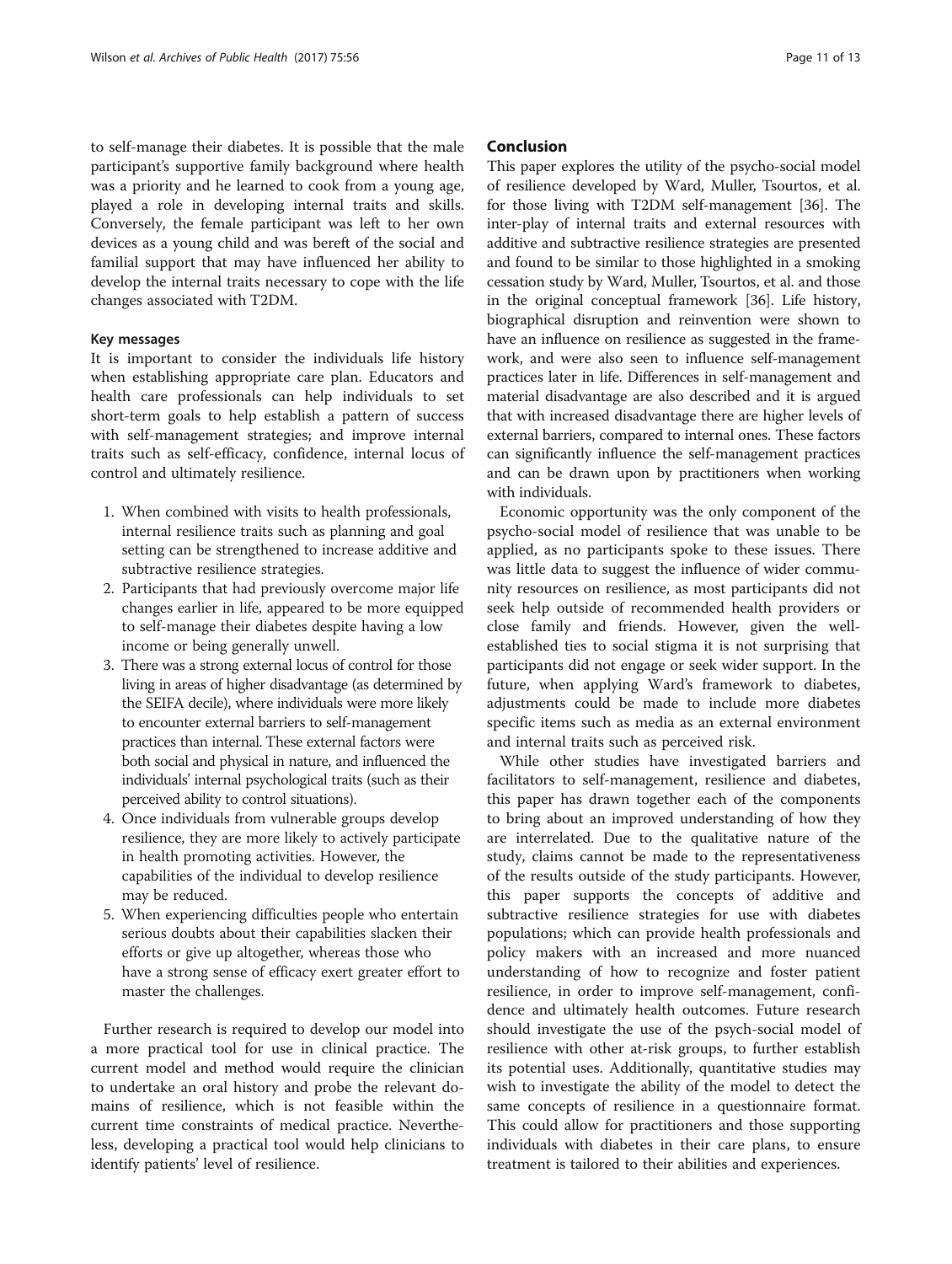#### <span id="page-11-0"></span>Abbreviations

GP: General practitioner; SEIFA: Socio-Economic Indexes for Areas; SES: Socioeconomic status; T2DM: Type-2 diabetes mellitus

#### Acknowledgements

We acknowledge Elizabeth Sanderman, who undertook the interviews with participants. We also acknowledge and thank the participants for taking the time to be interviewed for the study.

#### Funding

This study was funded by the Discipline of Public Health, Faculty of Medicine, Nursing and Health Sciences at Flinders University.

#### Availability of data and materials

The datasets used and analysed during the current study are not publicly available due to consent for data sharing not being obtained from participants, but may be available from the corresponding author on reasonable request.

#### Authors' contributions

AW analysed and interpreted the participant data and wrote the first draft of the paper. DM oversaw data collection and was involved in data analysis and writing the paper. SM was involved in writing the grant application and obtaining funding for the study, oversaw data collection and was involved in writing the paper. PW wrote the grant application and obtained funding for the study, managed the study, and was involved data analysis and writing the paper. All authors read and approved the final manuscript.

# Ethics approval and consent to participate

Ethics approval was sought from Flinders University Social and Behavioral Research Ethics Committee (#5463) for the initial collection of data. Approval for the secondary analysis was also received from Flinders University SBREC (#7225) in 2016.

Written informed consent was obtained from all participants in this study.

#### Consent for publication

Not applicable.

#### Competing interests

The authors declare that they have no competing interests.

#### Publisher's Note

Springer Nature remains neutral with regard to jurisdictional claims in published maps and institutional affiliations.

#### Author details

<sup>1</sup> Flinders University, Bedford Park, Australia. <sup>2</sup> University of Waterloo, Waterloo, Canada. <sup>3</sup>Discipline of Public Health, Flinders University, Bedford Park, Australia.

#### Received: 6 February 2017 Accepted: 17 July 2017 Published online: 21 September 2017

#### References

- 1. Australian Bureau of Statistics. National Health Survey: First Results, 2014–15. Canberra, Australia, 2015. Retrieved from [[http://www.abs.gov.au/ausstats/](http://www.abs.gov.au/ausstats/abs@.nsf/mf/4364.0.55.001) [abs@.nsf/mf/4364.0.55.001\]](http://www.abs.gov.au/ausstats/abs@.nsf/mf/4364.0.55.001). Accessed 30 July 2017.
- 2. Darlow S, Goodman MS, Stafford JD, Lachance CR, Kaphingst KA. Weight perceptions and perceived risk for diabetes and heart disease among overweight and obese women, Suffolk County, New York, 2008. Prev Chronic Dis. 2012;9:E81.
- Diabetes deaths [\[http://www.aihw.gov.au/diabetes/\]](http://www.aihw.gov.au/diabetes/). Accessed 14 June 2016.
- 4. Colagiuri S, Eli L. DiabCo\$t Australia: assessing the burden of type 2 diabetes in Australia. Australia: Australian Centre for Diabetes Strategies; 2003.
- 5. Meyers JL, Parasuraman S, Bell KF, Graham JP, Candrilli SD. The high-cost, type 2 diabetes mellitus patient: an analysis of managed care administrative data. Arch Public Health. 2014;72(6):1–12.
- 6. McNaughton D. 'Diabesity' down under: overweight and obesity as cultural signifiers for type 2 diabetes mellitus. Crit Public Health. 2013;23(3):274–88.
- 7. O'Neil A, Williams ED, Browne JL, Horne R, Pouwer F, Speight J. Associations between economic hardship and markers of self-management in adults with type 2 diabetes: results from diabetes MILES-Australia. Aust N Z J Public Health. 2014;38(5):466–72.
- 8. Peyrot M, Rubin RR, Lauritzen T, Snoek FJ, Matthews DR, Skovlund SE. Psychosocial problems and barriers to improved diabetes management: results of the cross? National Diabetes Attitudes, wishes and needs (DAWN) study. Diabet Med. 2005;22(10):1379–85.
- 9. Malambo P, Kengne AP, Lambert EV, De Villiers A, Puoane T. Prevalence and socio-demographic correlates of physical activity levels among south African adults in cape town and mount frere communities in 2008–2009. Arch Public Health. 2016;74(54):1–9.
- 10. Wilkinson A, Whitehead L, Ritchie L. Factors influencing the ability to selfmanage diabetes for adults living with type 1 or 2 diabetes. Int J Nurs Stud. 2014;51(1):111–22.
- 11. Smith CS, McNaughton D, Meyer S. Client perceptions of group education in the management of type 2 diabetes mellitus in South Australia. Aust J Prim Health. 2015;22:1–8.
- 12. Adwan MA, Najjar YW. The relationship between demographic variables and diabetes self-Management in Diabetic Patients in Amman City/Jordan. Glob J Health Sci. 2013;5(2):213–20.
- 13. Seligman H, Jacobs E, López A, Tschann J, Fernandez A. Food insecurity and Glycemic control among low-income patients with type 2 diabetes. Diabetes Care. 2012;35(2):233–8.
- 14. Cuesta-Briand B, Saggers S, McManus A. 'You get the quickest and the cheapest stuff you can': food security issues among low-income earners living with diabetes. Aust Med J. 2011;4(12):683–91.
- 15. Campbell DJT, Ronksley PE, Manns BJ, Tonelli M, Sanmartin C, Weaver RG, Hennessy D, King-Shier K, Campbell T, Hemmelgarn BR. The Association of Income with health behavior change and disease monitoring among patients with chronic disease. Plos One. 2014;9(4):1–8.
- 16. Australian Centre for Diabetes Strategies. National evidence based guidelines for the management of type 2 diabetes mellitus. Canberra: National Health and Medical Research Council; 2005.
- 17. Tsourtos G, Ward PR, Muller R, Lawn S, Winefield AH, Hersh D, Coveney J. The importance of resilience and stress to maintaining smoking abstinence and cessation: a qualitative study in Australia with people diagnosed with depression. Health Soc Care Commun. 2011;19(3):299–306.
- 18. Bodenheimer T, Lorig K, Holman H, Grumbach K. Patient self-management of chronic disease in primary care. JAMA. 2002;288(19):2469–75.
- 19. Teixeira ME, Budd GM. Obesity stigma: a newly recognized barrier to comprehensive and effective type 2 diabetes management. J Am Acad Nurse Pract. 2010;22(10):527–33.
- 20. Cossrow NH, Jeffery RW, McGuire MT. Understanding weight stigmatization: a focus group study. J Nutr Educ. 2001;33(4):208–14.
- 21. Tak-Ying Shiu A, JJYm K, RYm W. Social stigma as a barrier to diabetes selfmanagement: implications for multi-level interventions. J Clin Nurs. 2003; 12(1):149–50.
- 22. Link BG, Phelan JC. Conceptualizing Stigma. Annu Rev Sociol. 2001;27:363– 85.
- 23. Lustman PJ, Anderson RJ, Freedland KE, de Groot M, Carney RM, Clouse RE. Depression and poor glycemic control: a meta-analytic review of the literature. Diabetes Care. 2000;23(7):934–42.
- 24. Gross R, Olfson M, Gameroff M, Carasquillo O, Shea S, Feder A, Lantigua R, Fuentes M, Weissman M. Depression and glycemic control in hispanic primary care patients with diabetes. J Gen Intern Med. 2005;20(5):460–6.
- 25. Steinhardt MA, Brown SA, Dubois SK, Harrison L, Lehrer HM, Jaggars SS. A resilience intervention in African-American adults with type 2 diabetes. Am J Health Behav. 2015;39(4):507–18.
- 26. Ryan A. ACT and be READY: Evaluation of an ACT-based resilience training program delivered to people with diabetes. Presentation, The University of Queensland, School of Psychology; 2014.
- 27. Armour TA, Norris SL, Jack L, Zhang X, Fisher L. The effectiveness of family interventions in people with diabetes mellitus: a systematic review. Diabet Med. 2005;22(10):1295–305.
- 28. DeNisco S. Exploring the relationship between resilience and diabetes outcomes in African Americans. J Am Acad Nurse Pract. 2011;23(11):602–10.
- 29. Houle J, Beaulieu MD, Chiasson JL, Lesperance F, Cote J, Strychar I, Bherer L, Meunier S, Lambert J. Glycaemic control and self-management behaviours in type 2 diabetes: results from a 1-year longitudinal cohort study. Diabet Med. 2015;32(9):1247–54.